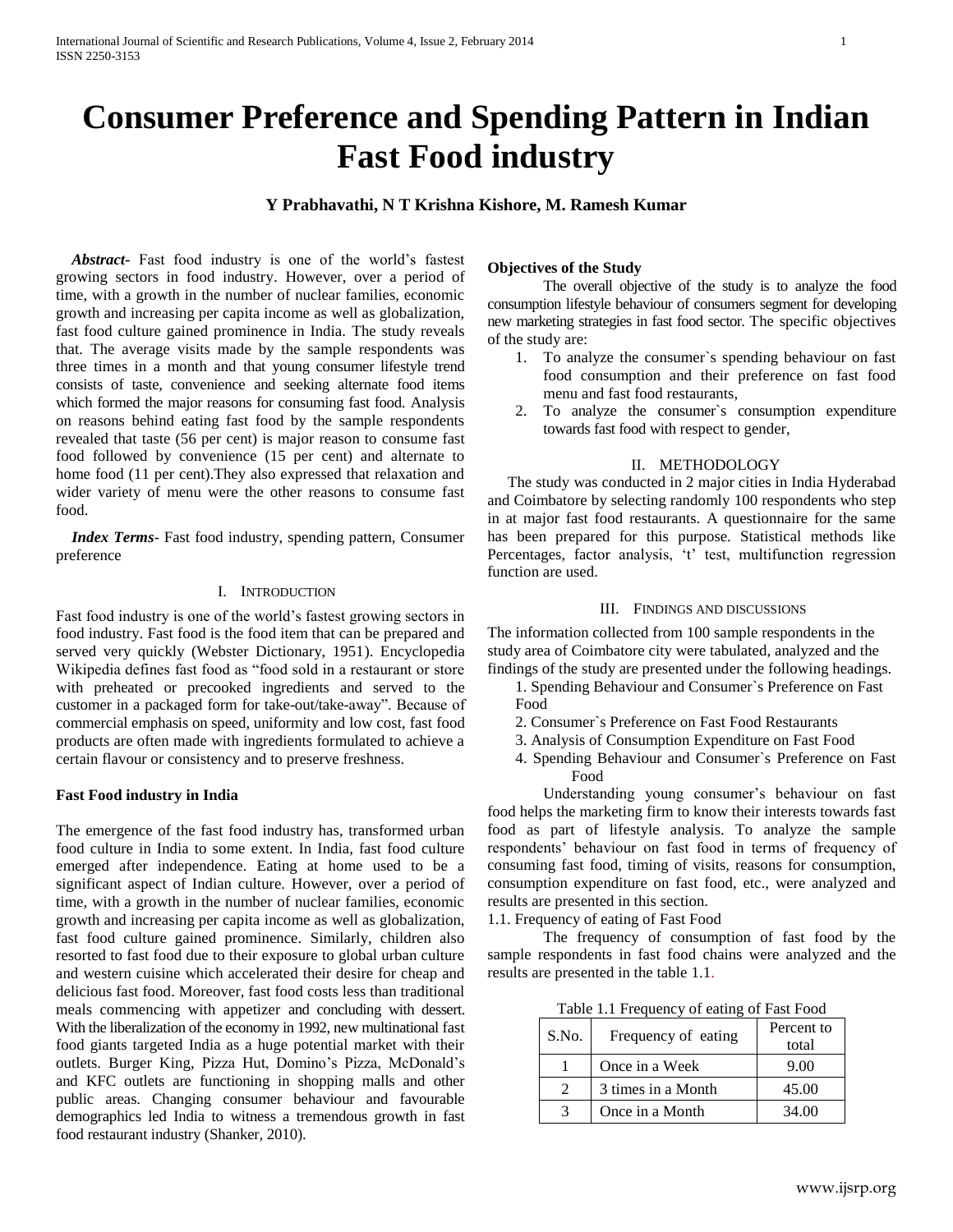|                        | Occasionally (once in<br>2 months or more) | 13.00  |
|------------------------|--------------------------------------------|--------|
|                        | Total                                      | 100.00 |
| Average (No. of times) |                                            |        |

It is observed from the table 1.1 that 45 per cent of the sample respondents were consumed fast food three times in a month, 34 per cent of them were consumed fast food for about once in a month and 13 per cent of the respondents consumed fast food occasionally i.e. once in two months or more. It is also observed that only 9 per cent of them consumed fast food, once in a week regularly. The average visits made by the sample respondents was three times in a month. It shows that young consumers in Coimbatore city are in the beginning stage of fast food culture as part of their lifestyle and there is a lot of potential for fast food industry to grow in the upcoming years.

These findings are similar to those of a study done by Steyn and Marais (2010) in South Africa showing that 11 per cent of the participants ate fast food daily, 27.6 per cent ate two to three times a week and 20.8 per cent ate fast food at least once a week. Only 3.8 per cent of the participants had fast food less than once per month.

1.2. Favourite Timing for eating of Fast Food

The consumer's preference towards favourite time for eating fast food in an organized fast food restaurant was analyzed and the results are presented in the table 1.2.

Table 1.2 Favourite Time of Eating Fast Food by Sample

| Respondents |
|-------------|
|-------------|

| S.  | Time of Eating Fast | Percent to |
|-----|---------------------|------------|
| No. | Food                | total      |
| 1.  | Morning             | 15.00      |
| 2.  | Afternoon           | 4.00       |
| 3.  | Evening             | 81.00      |
|     | Total               | 100.00     |

 It could be seen from the table 1.2 that 81 per cent of respondents expressed their views that evening is their favorite time to eat fast food and 15 per cent of them revealed their preference is morning time. Hence, it is inferred that fast food is more demanded in evening times and hence the fast food restaurants may introduce or customize new fast food items to suit for these timings.

1.3. Reasons for eating Fast Food

The major factors which influenced the consumers for eating fast food was analyzed and the results are presented in the table 1.3.

Table 1.3 Reasons for Eating Fast Food

| S.<br>No. | Reasons             | Percent to total |
|-----------|---------------------|------------------|
|           | Taste               | 56.00            |
|           | Convenience         | 15.00            |
| 3.        | Alternative<br>food | 11.00            |

|    | Relaxation         | 9.00   |
|----|--------------------|--------|
| 5. | Variety of<br>menu | 9.00   |
|    | Total              | 100.00 |

 It could be observed from the table 1.3 that majority of the (56 per cent) respondents expressed their opinion that taste is the only reason to eat fast food in the restaurants followed by convenience (15 per cent) and alternative to home food (11 per cent). Moreover, relaxation and variety of menu in fast food were the other reasons for eating fast food. The results are in similar to the results given in the study by O'Dougherty *et al.* (2006) that taste and convenience were the important reasons for consuming fast food. Hence, it could be inferred that young consumer lifestyle trend consists of taste, convenience and seeking alternate food items which formed the major reasons for consuming fast food.

1.4. Per Capita Monthly Expenditure on Fast Food

The consumption expenditure towards fast food by the sample respondents was analyzed and the results are presented in the table 1.4.

| S.<br>No.        | Consumption<br>Expenditure (Rs.) | Percent to total |
|------------------|----------------------------------|------------------|
| 1.               | 500-1000                         | 15.00            |
| 2.               | 1000-1500                        | 49.00            |
| 3.               | 1500-2000                        | 21.00            |
| 4.               | 2000-2500                        | 15.00            |
| Total            |                                  | 100.00           |
| Average          |                                  |                  |
| expenditure(Rs.) |                                  |                  |

Table 1.4. Consumption Expenditure on Fast Food (Per capita/ month)

It could be observed from the table 1.4 that of the total income, 49 per cent of the respondents spent on fast food ranges from Rs.1000-1500 per month whereas, 21 per cent of the sample respondents spent on fast food ranges between Rs. 1500-2000 per month. About 15 per cent of them spent Rs. 2000-2500 per month on eating outside and 15 per cent of the respondents spent Rs.500-1000 per month. On an average, the sample respondents spent Rs. 1430 per month towards fast food. Hence, it is clearly evident that sample respondents spend considerable amount of their income for eating outside due to convenient lifestyle as it saves their time.

1.5. Consumer`s Satisfaction towards Consumption of Fast Food

The kind of satisfaction or benefits realized by the sample respondents on consumption of fast food was analyzed and the results are presented in the table 1.5.

Table 1.5 Consumers Satisfaction on Fast Food

| S.<br>No. | Satisfaction                             | Percent to<br>total |
|-----------|------------------------------------------|---------------------|
|           | <b>Taste Satisfaction</b>                | 63.00               |
| 2.        | Relaxation/Spending time<br>with friends | 15.00               |
| 3.        | No benefits                              | 22.00               |
| Total     |                                          | 100.00              |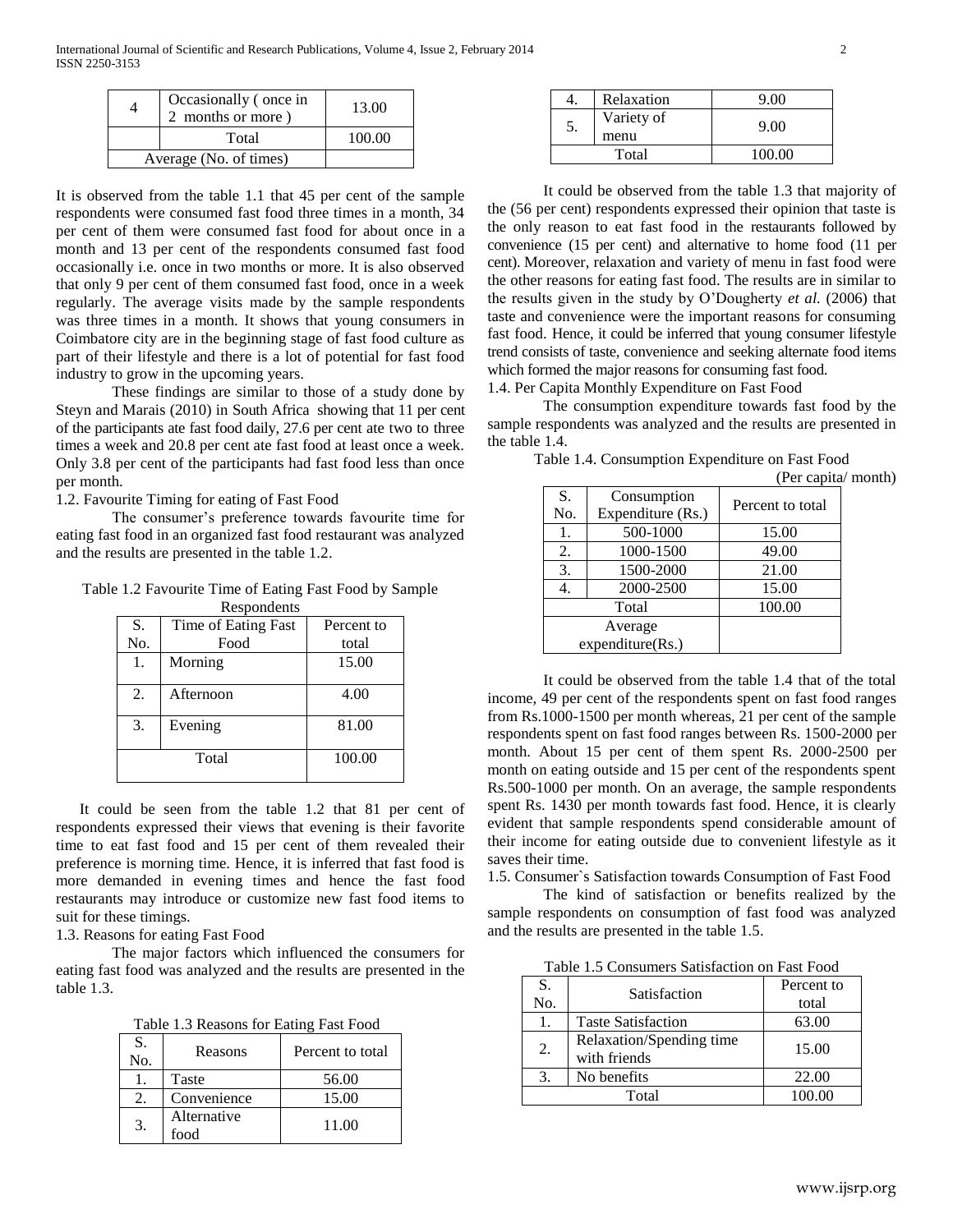From the above table 1.5, it could be observed that 63 per cent of the sample respondents realized satisfaction with consuming tasty foods and 15 per cent of the respondents revealed that sharing time with friends and relaxation was the next important benefit by consuming fast food in the fast food chains. However, 22 per cent of the sample respondents revealed that they did not realize any benefits by consuming fast food and visit to fast food chains. Hence, it could be inferred that fast food restaurants provides satisfaction to the young consumers in the form of matching their taste needs and relaxation with friends. Hence, fast food chains may concentrate on introducing new and more variety of fast food menus with different flavours to attract young consumers.

1.6. Consumer`s Preference towards Fast Food Menu

There are variety of fast food menus available in organized fast food restaurants. Generally, these wide varieties of menu are categorized into three and the preference towards these menus by the sample respondents was analyzed and the results are presented in the table 1.6.

| S.No.          | Type of Fast   | Percent to total |
|----------------|----------------|------------------|
|                | Food           |                  |
|                | <b>Burgers</b> | 23.00            |
| $\mathfrak{D}$ | Sandwitch      | 45.00            |
| 3              | Pizzas         | 30.00            |
|                | Others         | 2.00             |
|                | Total          | 100.00           |

From the above table, it could be observed that 45 per cent of the sample respondents preferred Sandwitch followed by Pizzas (30 per cent) and Burgers (23 per cent). Hence, it could be inferred that Sandwitch was the most preferred fast food menu by the young consumers among other varieties available in fast food chains.

These results are coincides with the results of Mahna *et al.* (2004) (i.e.) adolescents and young adults in New Delhi preferred pizza, burgers, ice-cream, french fries and sandwitches. 1.7. Preference towards Fast Food Flavours

The sample respondent`s preference towards various type of flavours in fast food was analyzed and the results are presented in the table 1.7.

| S.No.          | Type of              | Percent to total |
|----------------|----------------------|------------------|
|                | Flavour              |                  |
|                | Spicy Flavour        | 67.00            |
| $\mathfrak{D}$ | Sweet                | 20.00            |
|                | Flavour              |                  |
| $\mathcal{R}$  | <b>Fruit Flavour</b> | 15.00            |
|                | Other                | 7.00             |
|                | <b>Flavours</b>      |                  |
|                | Total                | 100.00           |

It is observed from the table 1.7 that majority of the sample of respondents (67 per cent) preferred spicy flavour as their most favourite choice followed by sweet flavour (20 per cent) and fruit flavour (15 per cent). Hence, it is inferred that spicy flavour is the most preferred flavour in fast food by the young consumers.

2.1 Consumer`s Preference towards Fast Food Restaurants

In the present study, to analyze the preference towards fast food restaurants by the sample respondents, factor analysis was used. Ten variables relating to preference on fast food restaurants by the sample respondents were developed. To identify the most important factors which influence them to prefer the fast food restaurants from large number of variables identified, Principal Component Analysis (PCA) was employed using Varimax Rotation method.

A variable with factor loading more than 0.50 has higher importance among all the other variables in the group which has more influence on consumer preference towards fast food restaurants. Hence, the variables with factor loading of more than 0.50 were identified and categorized into composite factors viz., Affordability and Social Influence, Health and Service Quality, Taste and Location-orientation and Ambience. The results are presented in the table 2.1.

| Particulars | <b>Factors</b>                        | Variables                                      | Factor<br>loading | Eigen values | % Variance | Cumulative %<br>variation |
|-------------|---------------------------------------|------------------------------------------------|-------------------|--------------|------------|---------------------------|
| Factor 1    | Affordability and Social<br>Influence | Price                                          | .596              |              | 15.567     | 15.567                    |
|             |                                       | Wide Choice of<br>Menu                         | .561              | 1.557        |            |                           |
|             |                                       | Friends Influence                              | .524              |              |            |                           |
|             |                                       | Delivery time                                  | .523              |              |            |                           |
| Factor 2    | Health and Service<br>Quality         | Service staff<br>ambience                      | .797              | 1.401        | 14.013     | 29.580                    |
|             |                                       | <b>Healthy Menu</b><br>Availability            | .718              |              |            |                           |
| Factor 3    | Taste and<br>Location-<br>Orientation | Taste                                          | .673              |              | 12.365     | 41.966                    |
|             |                                       | <b>Location Proximity</b><br>and Accessibility | .564              | 1.237        |            |                           |
| Factor 4    | Ambience                              | Restaurant<br>Environment                      | .735              | 1.158        | 11.575     | 53.521                    |

Table 2.1 Analysis on Consumer`s Preference towards Fast Food Restaurant- Factor Analysis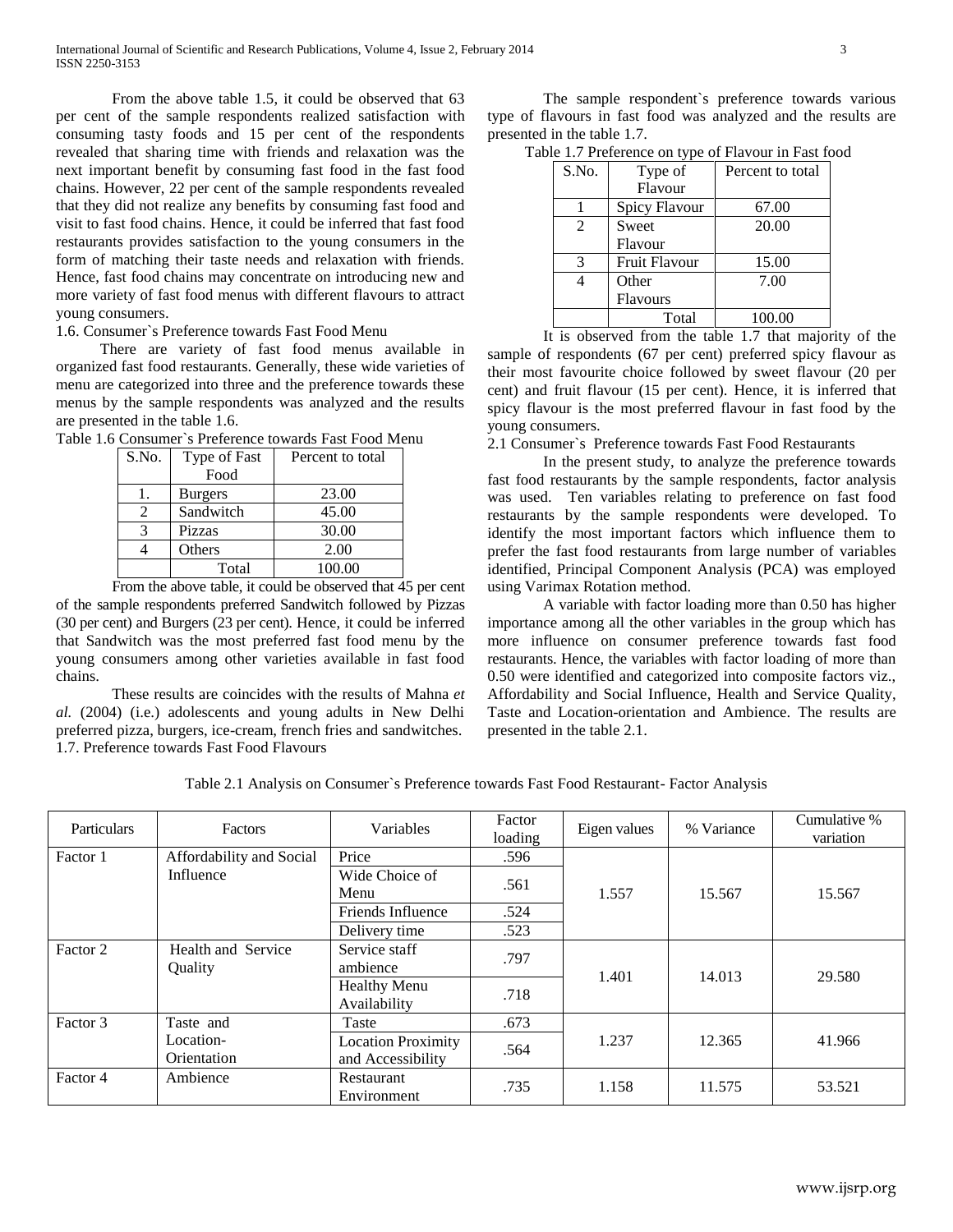It is observed from the table 2.1 that eigen values of Affordability and Social Influence, Health and Service Quality, Taste and Location-orientation and Ambience were worked out to 1.557, 1.401, 1.237 and 1.158, respectively. Since, eigen values of these four factors are more than one, these four factors were considered to be the most important factors influencing the consumer`s preferences towards fast food restaurants.

It is also observed that four composite factors constitute 53.52 per cent of the total variance. Hence, it is concluded that Affordability and Social Influence was found to be the most important factor which influenced the young consumers to prefer fast food restaurants followed by Health and Service Quality, Taste and Location-orientation and Ambience.

3.1. Consumption Expenditure on Fast Food

To analyze the consumption expenditure on fast food items by the sample respondents with respect to gender, `t' test was employed. The results are presented in the table 3.1.

Table 3.1. Consumption Expenditure on Fast Food by the Sample Respondents

| S.No. |                  | Male  | Femal    |            | Tabl |
|-------|------------------|-------|----------|------------|------|
|       | Particulars      | $(N=$ | e        | Calculated | e    |
|       |                  | 50)   | $(N=50)$ | `t' value  | Valu |
|       |                  |       |          |            | e    |
| 1.    | Consumption      |       |          |            |      |
|       | Expenditure      | 2270  | 1580     | $3.74*$    | 1.96 |
|       | (Rs/month/capita |       |          | (0.0003)   |      |
|       |                  |       |          |            |      |

Note: \* denotes significance at one per cent level

(Figures in parenthesis indicate the probability)

It is observed from the table 3.1 that on an average the male and female gender spent Rs. 2270 and Rs.1580 per month towards fast food. The mean difference between the consumption expenditure between male and female gender was found to be Rs.690 per month which is significantly higher in male respondents i.e. male and female consumers differ with each other in terms of amount spending on fast food consumption. Hence, it is clearly evident that it is essential to customize the menus according to gender specifically in growing fast food markets to attract more young consumers.

Conclusion

4.1. Spending Behaviour and Consumer`s Preference on Fast Food

The analysis on frequency of eating fast food by the sample respondents revealed that 45 per cent of them were consumed fast food three times in a month and 34 per cent of respondents were consumed fast food once in month. The average visit made by the sample respondents was three times in a month. Of the total sample, 81 per cent of the respondents opined that evening was their favorite time to eat fast food.

Analysis on reasons behind eating fast food by the sample respondents revealed that taste (56 per cent) is major reason to consume fast food followed by convenience (15 per cent) and alternate to home food (11 per cent).They also expressed that relaxation and wider variety of menu were the other reasons to consume fast food.

Analysis on consumption expenditure on fast food revealed that majority (49 per cent) of the sample respondents spent between Rs.1000-1500 per month and 21 per cent of them spent between Rs. 1500-2000 per month. The average per capita expenditure on fast food was Rs.1430 per month.

The kind of satisfaction or benefits realized by the sample respondents on consumption of fast food revealed that taste satisfaction and sharing time with friends and relaxation were the two important benefits realized by the young consumers.

Among the different type of fast foods, sandwitch (45 per cent) was preferred most by the sample respondents followed by Pizza (30 per cent) and Burgers (23 per cent). Moreover, spicy flavour was the most preferred flavour by them followed by sweet and fruit flavours.

4.2.Consumer`s Preference towards Fast Food Restaurants

The analysis on consumer`s preference towards fast food restaurants using factor analysis revealed that Affordable price and Social Influence, Healthy menu and Service Quality, Taste and location and Restaurant ambience were found to be the most important factors which influenced the young consumers to prefer the fast food restaurants.

4.3. Consumption Expenditure on Fast Food

The analysis on consumption expenditure on fast food items by the sample respondents with respect to gender revealed that the per capita consumption expenditure on fast food by the male and female gender were Rs.2270 an Rs.1580 per month, respectively. The mean difference between consumption expenditure on fast food between male and female gender was found to be Rs.690 per month and it is significantly higher in male gender. It shows that male and female consumers differed each other in terms of amount spending on fast food consumption. Hence, it is essential to customize the menus according to gender specifically in fast food sector.

# **CONCLUSIONS**

The following conclusions could be drawn from the results of the present study:

- Young, unmarried, working professionals having own lifestyle and well educated persons forms major consumer segment in fast food sector. Male and female gender has equal lifestyle behaviour with regard to consumption of fast food.
- Young consumers have lifestyle behaviour of consuming fast food for about three times in a month which shows that fast food consumption trend in Coimbatore city is growing and has lot of market potential in future.
- $\triangleright$  Taste, convenience and alternate to home food were found to be major reasons for consuming fast food by the young consumers. Young consumers are spending considerable amount of their income for eating outside due to convenient lifestyle as it saves their time.
- Young consumers preferred major fast food types such as sandwitches, pizzas and burgers with spicy flavours.
- Fast food restaurants provide satisfaction to the young consumers in the form of matching their taste needs and relaxation with friends.
- $\triangleright$  Male and female consumers differed in their spending behaviour on fast food with respect to consumption expenditure. Affordable price of the menu and friends influence, Healthy menu and Service Quality, Taste and location proximity and Restaurant ambience were important